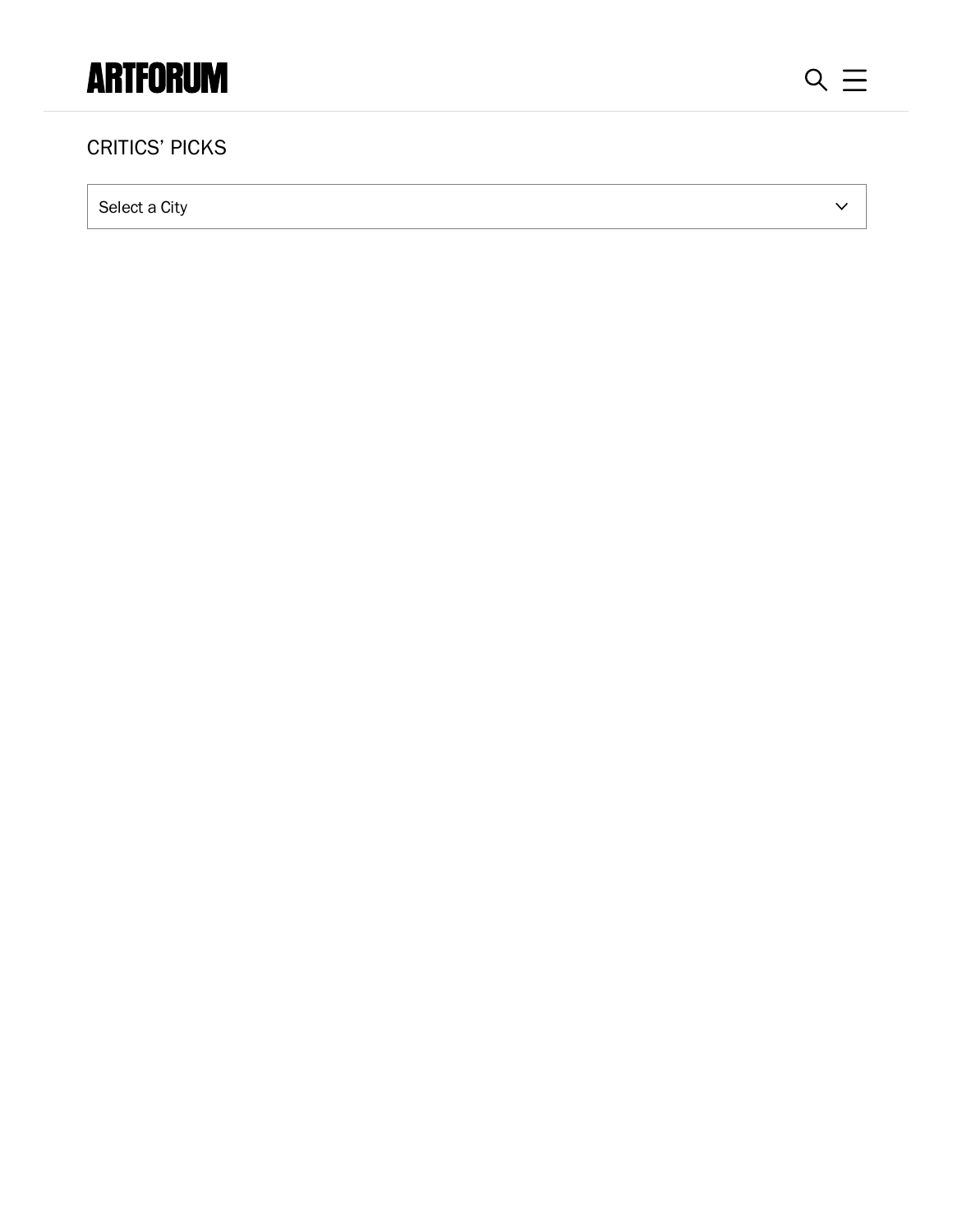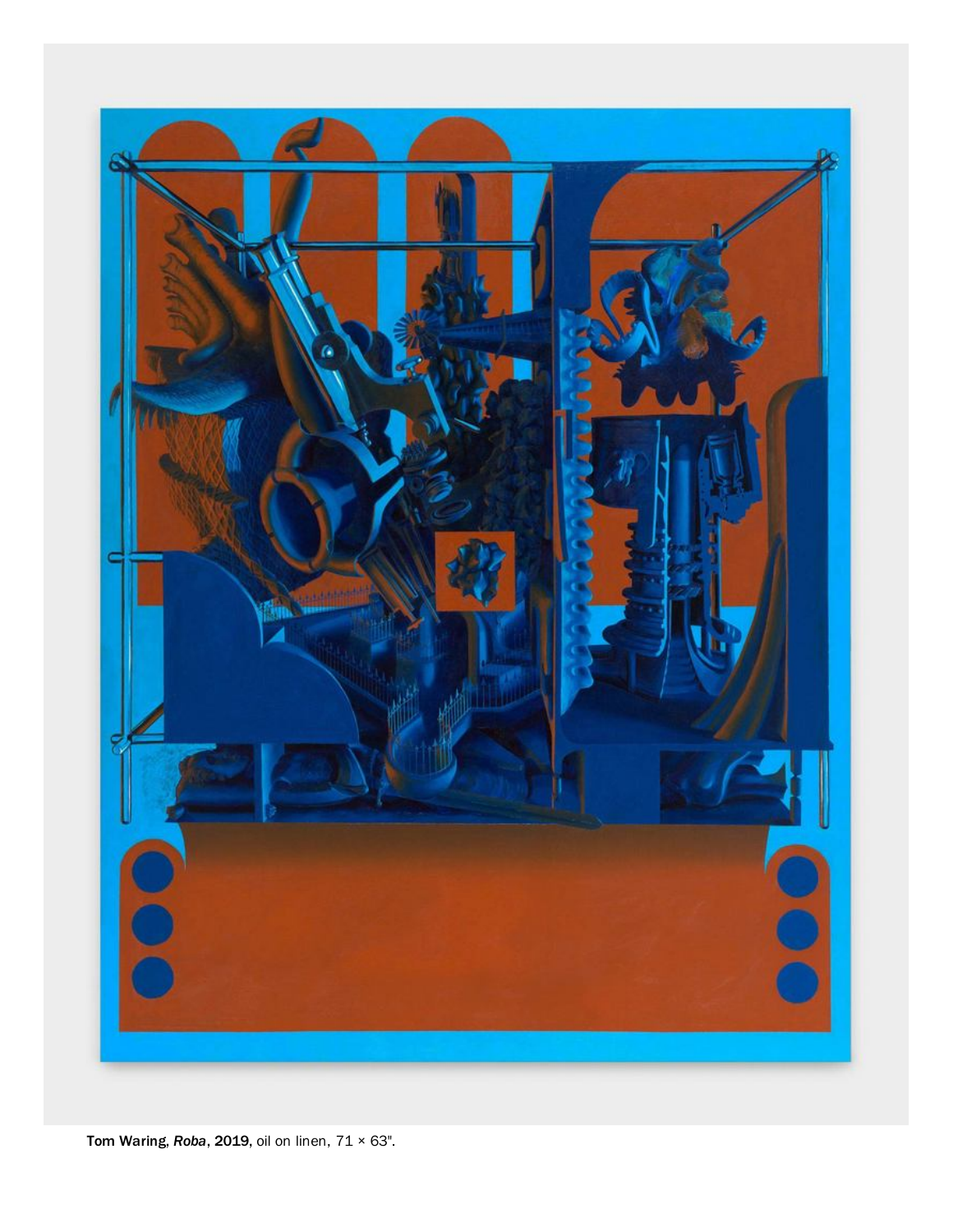## Tom [Waring](https://www.artforum.com/picks/tom-waring-82423)

[DOWNS](https://www.artforum.com/artguide/downs-ross-15088) & ROSS 96 Bowery 2nd floor March 1–April 12, 2020

Currently occupying Downs & Ross are ten candy-colored oil paintings by the British-born artist Tom Waring. His first show with the gallery serves up endless facility and arthistorical influences, from the Renaissance and proto-Surrealism to the beginnings of Op art and well beyond. The press release insists that this presentation isn't merely a game of I Spy by contextualizing it with two quotes. The first one is from a 2017 essay by the art historian Luciana Parisi that defines "post-truth politics," while the other is taken out of Giovanni Boccaccio's The Decameron, a collection of stories told by seven characters who have secluded themselves to avoid the Black Death that ravaged medieval Europe (a timely reference given the ongoing outbreak of COVID-19). One begins to sense that the lofty ambition of this work lies not in the self-evident skill of the artist, but in his quest to stuff over half a millennium's worth of history and countless schools of thought into a single picture.

This temporal compression translates to the shallow spaces of Waring's compositions. Planes recede with impossible distance into environs that appear as deep as, say, a shoebox. The atmosphere established in these paintings seems miniature, even claustrophobic, yet somehow the objects they contain feel monumental. Despite the fact that most of the canvases depict architecture (see the castle in Eezlebulb Pip, 2019, with its spaghetti moat and man-eating scallops, or the de Chirico–like archways of Roba, 2019), the jarring scale shifts prevent the viewers from orienting themselves with a sense of place. Instead, one could navigate Waring's constructions as apparatuses of the subconscious. Take Fush, 2020, where the artist provides numerous arrows to guide you through its complex arrangement—I couldn't resist the thought of taking a ball from the painting's bottom right corner and dropping it into the lovingly rendered banana-clad pachinko house, just to watch it fall into a fire-orange oblivion.

— Julia [Ribeiro](https://www.artforum.com/contributor/julia-ribeiro)

SHARE